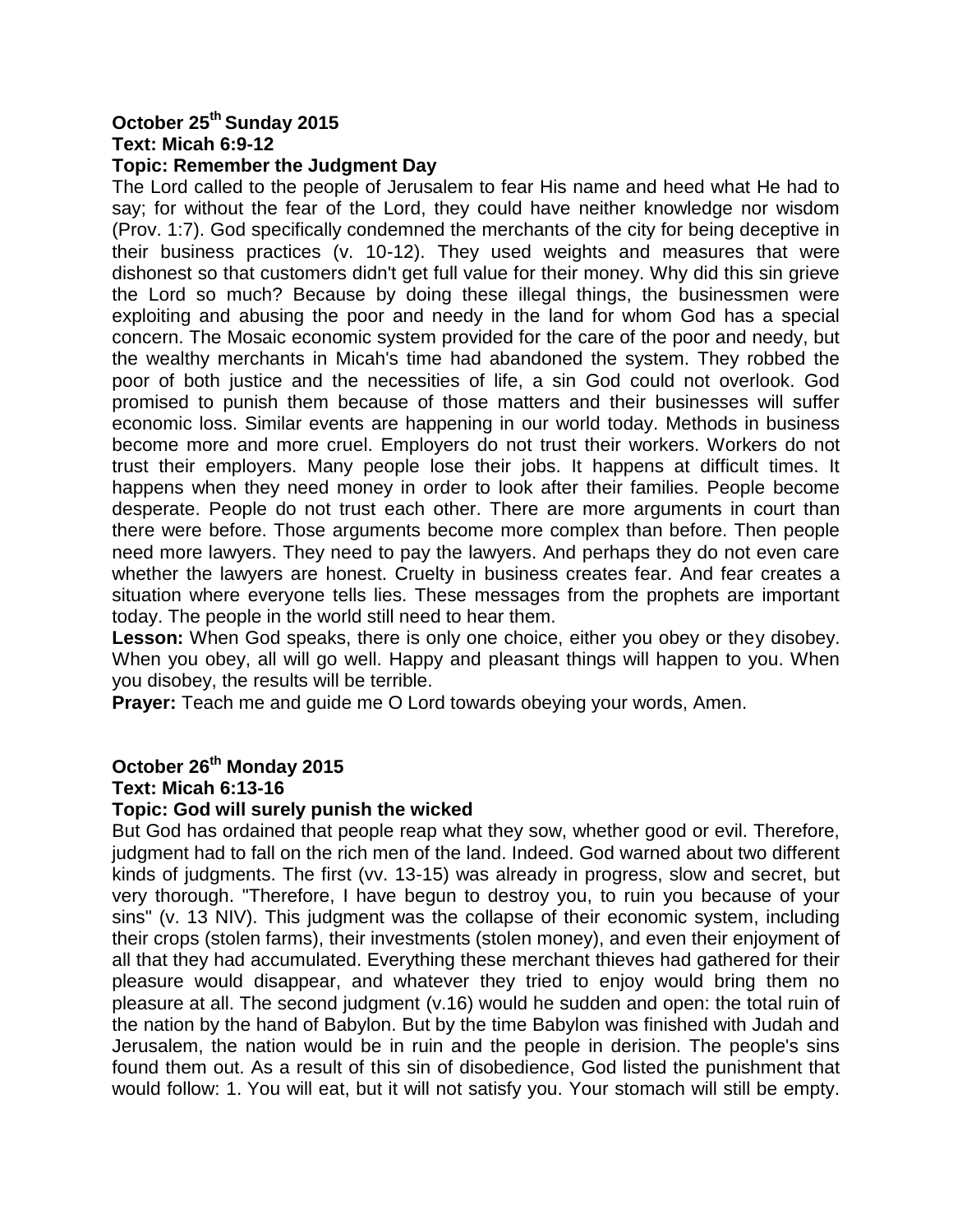2. You will store up goods, but you will lose everything. 3. You will have various kinds of illnesses. 4. You will sow your seeds, but you will not harvest crops from them. Lets pause hear and compare Micah's days to ours. Are there any connection or similarities? If there are, then, we should quickly amend our ways to avoid God's wrath.

Lesson: "For the wages of sin is death, but the gift of God is eternal life in Christ Jesus our Lord." (Rom. 6:23)

**Prayer:** Grant me the grace to have your fear in my heart always.

# **October 27th Tuesday 2015**

### **Text: Micah 7:1-4**

## **Topic: Corruption in the Land**

Micah lamented because there were no godly people left in the land. Looking for a godly person was as futile as looking for summer fruit after the harvest was over. Micah compared the evil officials to hunters who wove clever nets and threw them over the helpless and trapped them. These officials and judges were skilled at perverting the law so they could rob the unweary, but they weren't skilled at obeying God's laws. They were like briars and thorns that hurt people, when they should have been like concerned shepherds who helped people. "The day of your watchmen" in verse 4 refers to the Day of Judgment when the watchmen on the walls would see the enemy approaching and call out to warn the people. God's prophets were His watchmen (Ezek 3:18-21), constantly warning the nation, but the leaders wouldn't listen. They preferred lies to truth and this brought about a "time of ... confusion" Preachers are today's watchmen, warning people not to sin but they wouldn't listen. The only thing they will like to do well is to sin! In our government rulers ruled only in favor of those who gave them gifts even if justice were cast aside; in the courtroom the judge accepts bribe, and the powerful (rich and influential people) get whatever they want. The leaders even conspire together in taking advantage of the less privileged. Even the best of the leaders are like a brier and worse than a thorn hedge, entangling and injuring all who came in contact with them. What God's true prophet had predicted would someday come true. God would "visit" the people in judgment and they would be confused, not knowing what to do. The earlier we repent the better.

**Lesson:** We can find peace only in Jesus, who is called the Prince of Peace. That is the truth.

**Prayer:** May your peace reign in my heart O Lord.

#### **October 28th Wednesday 2015 Text: Micah 7:5-7**

## **Topic: Unfaithfulness of the people**

This confusion reached into every level of society. Not only was Micah grieved at the corruption of the officials, but also he was grieved at the unfaithfulness of the common people of the land (vv. 5-6). You couldn't trust anybody! When truth is no longer the standard for society, then everything starts to fall apart: for faithfulness to our word is the cement that holds society together. It had come to the place where neighbor couldn't trust neighbor, friends couldn't trust each other. The basic unit of Jewish society, the family, was quickly falling apart. Micah was describing the troubles in a nation because of a terrible war. But we can see similar troubles even in countries where there is no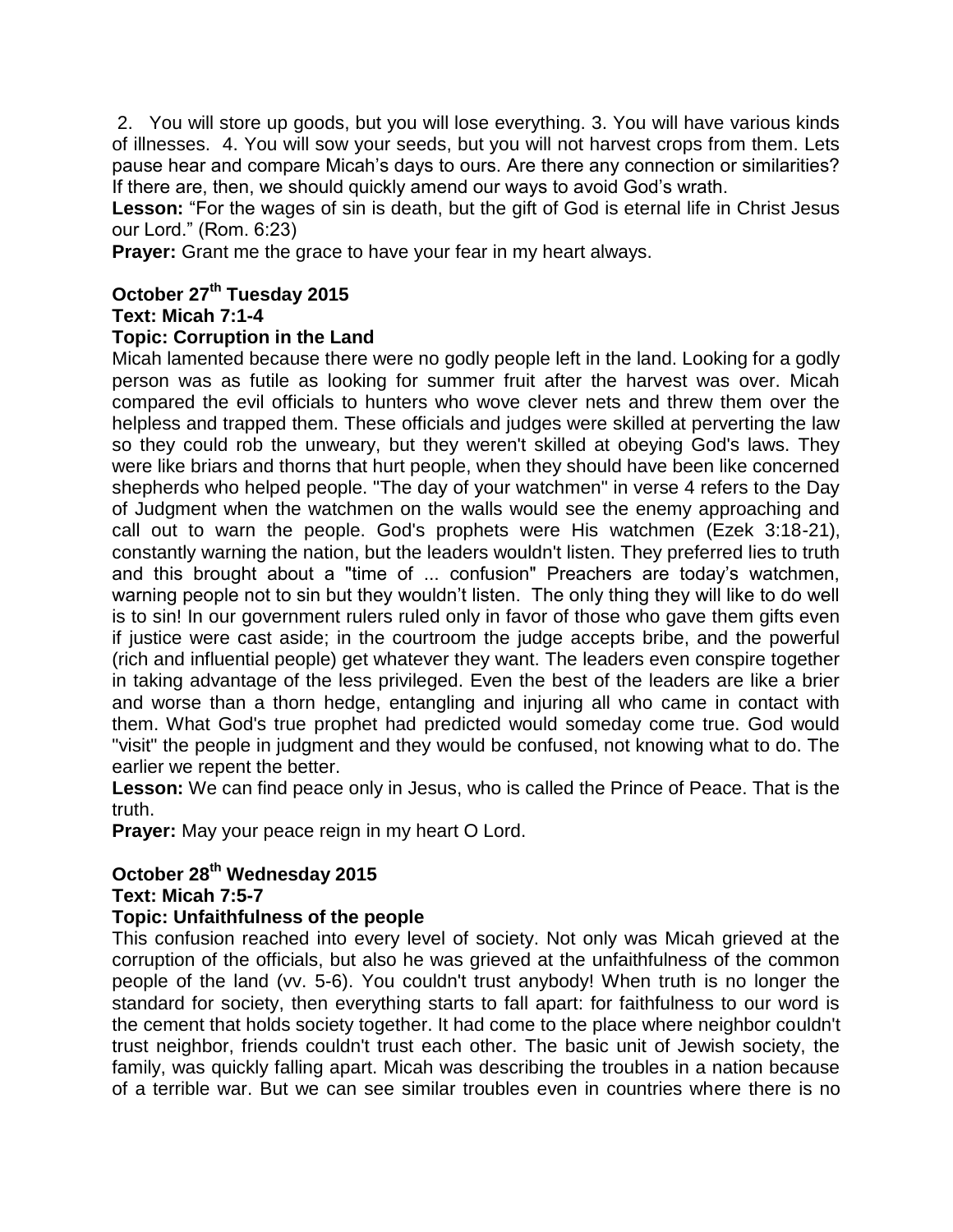war. In modern society, law and government have failed in many ways. The things that Micah taught are also true today. Sons hate their fathers. Daughters have quarrels with their mothers. Daughters quarrel with their husbands' mothers. A husband may not be successful in his marriage. He may be unkind to his wife. Then his wife may blame his mother for those things. She may say that his mother trained him badly in his childhood. She blames his mother for his behaviour. Many failures in marriage are the result of such arguments. They can happen thousands of times in a nation. The results are terrible. Micah told the people what God expected from them. Micah told them to be fair. He told them to be kind. Micah told the people to be humble ( 6:8). God wants Christians to behave in the same way today. We should live humbly, and trust God all the time. We need to live by God's rules. Then our lives can start to benefit our homes, our society and even our world.

**Lesson:** "But as for me. I watch in hope for the Lord, I wait for God my Savior; my God will hear me" (v. 7). "Watch and pray" and put your trust only in the Lord. **Prayer**: Help me to watch and pray always, Amen.

# **October 29th Thursday 2015 Text: Micah 7:8-13**

### **Topic: The Church will rise again**

Micah gives a promise to Jerusalem's people. Jerusalem will become like a field that has sheep in it. Its people will be like the sheep and the LORD will be their shepherd. The world will suffer God's punishment. Israel's people will help the other nations. They will show to the other nations how to have a right relationship with God. The other nations are now God's enemies. But in the future, they will be able to become his friends (verses 11-13). God would bring his people through when times were tough. But the people According to Jesus, the Jewish nations will experience great tribulation and become the target of all the Gentile nations in the end times (Matt 24:15-31). Christians all over the world today have become the target of the enemies of the gospel, but as we trust God and have confidence in him, though we were in darkness, we would see light; and though we had been defeated, we would eventually conquer our enemies and trample them like mud in the streets.

**Lesson:** No force of darkness will overpower the true Church of God**. Prayer:** Increase our faith to believe your promises O Lord, Amen.

## **October 30th Friday 2015**

**Text: Micah 7: 14-17**

#### **Topic: God is at work in our situation**

Many years ago the Israelites had entered the country that God had promised to them and wonderful things (good and bad) happened during that period described by Micah. In Bashan and Gilead, they produced plenty of food and healthy animals because their Land was good. That time was a good time in which to live. On the other hand, they were attacked several times by other cities and kings. That was Micah prayed to God to